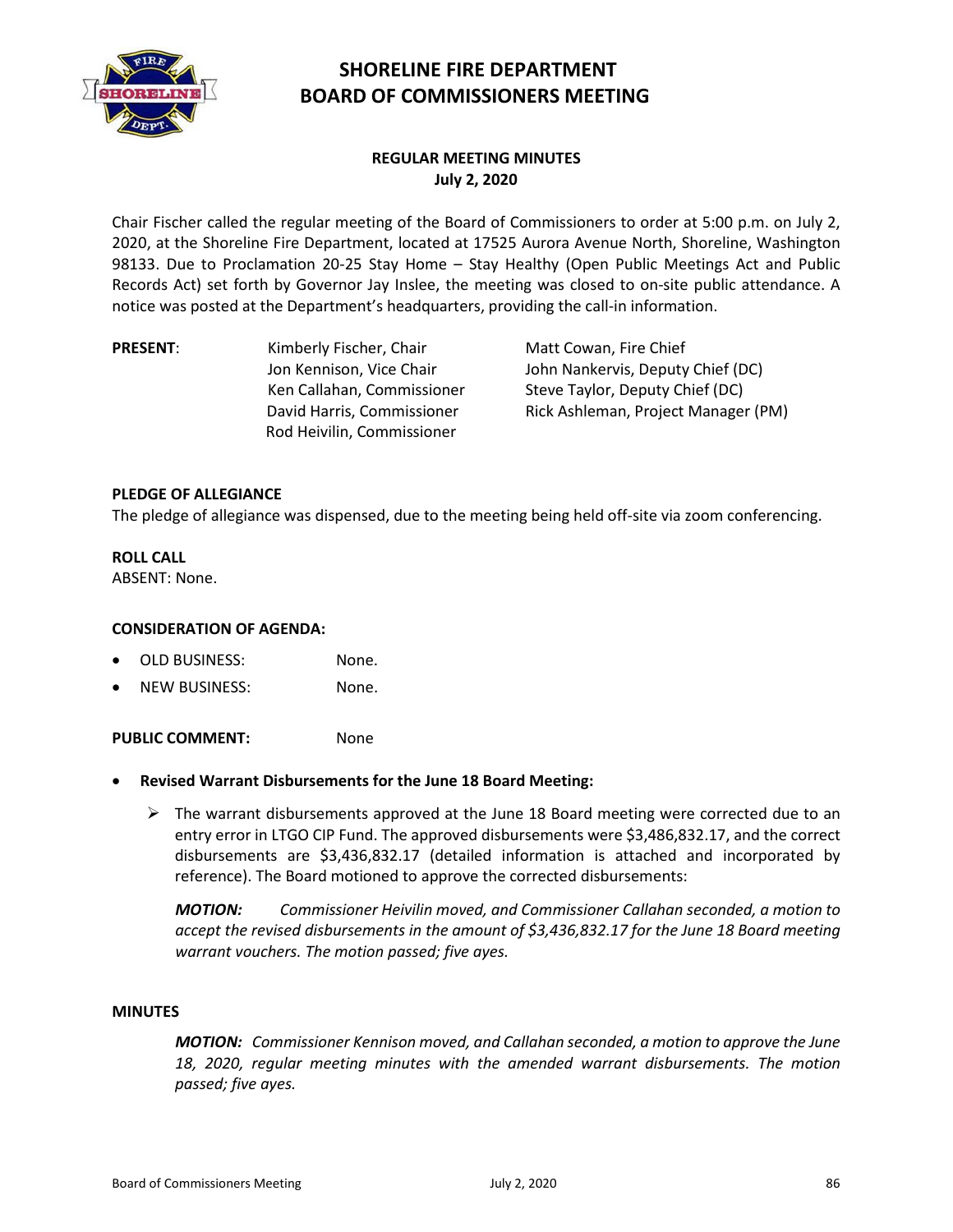## **CORRESPONDENCE**

• Commissioner E-signature Tracking Sheet.

## **STANDING AGENDA**

## **WARRANTS**

## **SHORELINE FIRE DEPARTMENT VOUCHER COVER SHEET**

## **First Board Meeting JULY 2, 2020**

| <b>TYPE OF TRANSACTION</b>                         | <b>INVOICE NUMBER</b> | <b>DISBURSEMENT AMOUNT</b> | <b>RELEASE DATE</b> |
|----------------------------------------------------|-----------------------|----------------------------|---------------------|
| <b>EXPENSE FUND: 10-004-0010</b>                   |                       |                            |                     |
| Vendor Voucher(s)                                  | 200706001-200706019   | 173,003.07                 | 7/8/20              |
| Vendor Voucher(s)                                  | 200701001-200701021   | 25,259.62                  | 7/8/20              |
|                                                    |                       |                            |                     |
| Payroll Voucher                                    | 71520A - 71520BP      | 76,846.43                  | 7/8/20              |
| Payroll - Taxes                                    | ACH                   | 8,731.13                   | 7/14/20             |
| CH Payment Request - Depart. of Retirement Systems | ACH                   | 11,996.53                  | 7/15/20             |
| Interfund Transfer-OUT to RESERVE fund             |                       |                            |                     |
| Interfund Transfer-OUT to CAPITAL fund             |                       |                            |                     |
| Interfund Transfer-OUT to BENEFIT fund             |                       |                            |                     |

**\$ 295,836.78**

| ALS EXPENSE FUND: 10-004-6080                      |                     |           |         |
|----------------------------------------------------|---------------------|-----------|---------|
| Vendor Voucher(s)                                  | 200702001-200702009 | 91,161.87 | 7/8/20  |
|                                                    |                     |           |         |
|                                                    |                     |           |         |
| Payroll Voucher                                    | 71520A - 71520AC    | 48,820.31 | 7/8/20  |
| Payroll - Taxes                                    | ACH                 | 9,470.60  | 7/14/20 |
| CH Payment Request - Depart. of Retirement Systems | ACH                 | 8,520.71  | 7/15/20 |
| Interfund Transfer-OUT to ALS CAPITAL fund         |                     |           |         |

**\$ 157,973.49**

| ALS CAPITAL FUND: 10-004-6060 |                          |
|-------------------------------|--------------------------|
| Vendor Voucher(s)             | No Activity              |
|                               |                          |
|                               | $\overline{\phantom{0}}$ |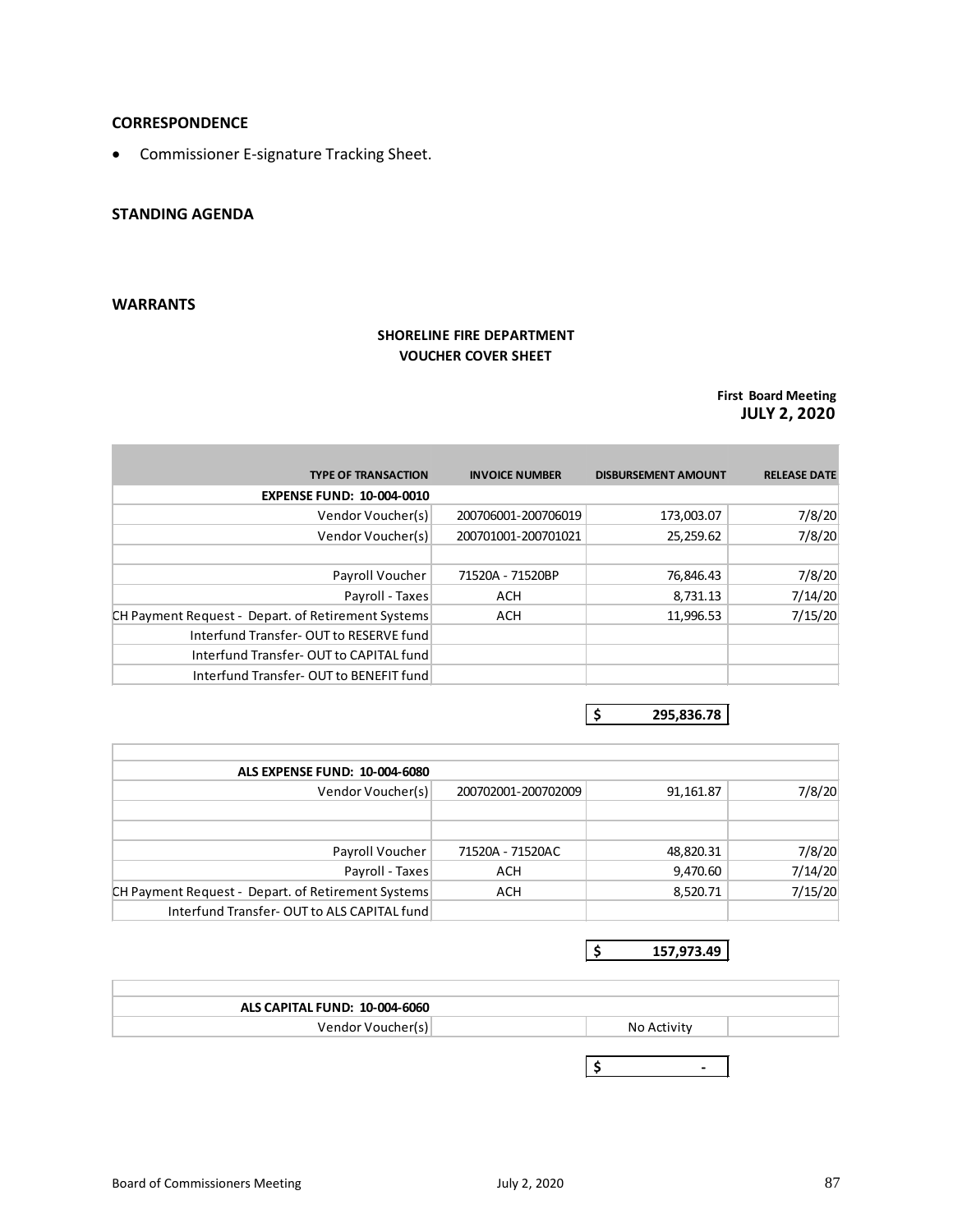| <b>CMT EXPENSE FUND: 10-004-6070</b>           |                     |                                                 |        |
|------------------------------------------------|---------------------|-------------------------------------------------|--------|
| Vendor Voucher(s)                              |                     | No Activity                                     |        |
|                                                |                     | \$<br>$\blacksquare$                            |        |
| CAPITAL EXPENSE FUND: 10-004-0020              |                     |                                                 |        |
| Vendor Voucher(s)                              | 200703001-200703005 | 553,210.29                                      | 7/8/20 |
|                                                |                     | \$<br>553,210.29                                |        |
| CIP FUND: 10-004-3010                          |                     |                                                 |        |
| Vendor Voucher(s)                              |                     | No Activity                                     |        |
|                                                |                     | \$<br>$\overline{\phantom{a}}$                  |        |
| <b>BENEFITS FUND: 10-004-6050</b>              |                     |                                                 |        |
| Vendor Voucher(s)                              |                     | No Acitivty                                     |        |
|                                                |                     | $\ddot{\bm{\zeta}}$<br>$\overline{\phantom{a}}$ |        |
| LTGO CIP FUND: 10-004-3020                     |                     |                                                 |        |
| Vendor Voucher(s) 200704001-200704006          |                     | 307,335.96                                      | 7/8/20 |
|                                                |                     | \$<br>307,335.96                                |        |
| <b>EXPENSE RESERVE FUND: 10-004-6010</b>       |                     |                                                 |        |
| Vendor Voucher(s)                              |                     | No Activity                                     |        |
|                                                |                     | \$<br>$\overline{\phantom{a}}$                  |        |
| <b>MOTION</b>                                  |                     |                                                 |        |
| Move to accept disbursements in the amount of: |                     | \$<br>1,314,356.52                              |        |

**MOTION:** *Commissioner Heivilin moved, and Commissioner Kennison seconded, a motion to accept disbursements for \$1,314,356.52 per the detail above. The motion passed; five ayes.*

### **COMMISSIONERS' REPORT:**

• None.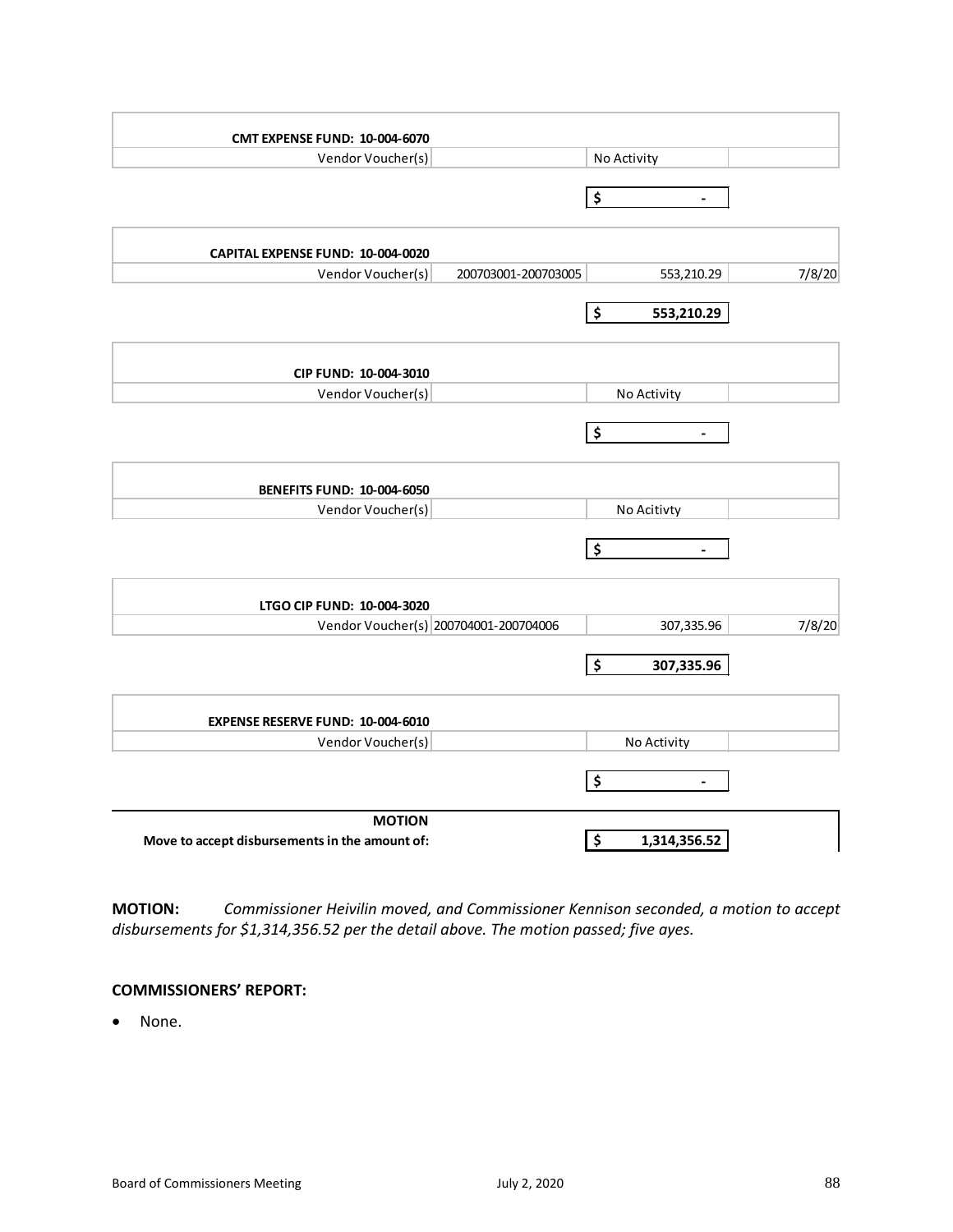#### **FINANCIAL REPORT:**

- **Chief Cowan provided a brief summary of the May 2020 financials, which is attached and incorporated by reference:**
	- $\triangleright$  Cash on hand through the end of May was \$8,339,937.
	- $\triangleright$  At the end of May, the cash ending balance for all funds was \$16,709,370.
	- $\triangleright$  The percentage remaining for the general expense fund was 57.0%. The targeted percentage remaining for this timeframe was expected at 58.3% (over budget by 1.3%).
	- $\triangleright$  Total overtime costs in May were \$104,593, with an overall percentage remaining of 59.1%.
		- o Firefighter (FF) Staffing Overtime Costs: \$59,203 (increased due to sick leave and a retiree comp-time cash out).
		- o Aid 161 Staffing Overtime Costs: \$45,390
		- o Some of the overtime costs are expected to be mitigated as COVID-19 reimbursements are received.
	- $\triangleright$  The Board requested to have the detailed financial summaries included in the Board meeting packets moving forward.

## **STATISTICS REPORT:**

• The Department provides statistical reports every quarter, which are presented at the second Board meeting in January and July each year. These reports include staffing profiles, emergency response summaries, and incident response times.

#### **STRATEGIC PLAN DISCUSSION**

• The Department continues to discuss regionalization efforts with the Northshore Fire Department as part of the strategic planning process.

#### **DISTRICT ACTIVITY REPORT:**

- **Chief Cowan** provided a written District activity report, which is attached and incorporated by reference.
- **Deputy Chief Nankervis** provided a written District activity report, which is attached and incorporated by reference. In addition to the written report, an overview was provided of the following topics:
	- $\triangleright$  Commissioner Fischer requested clarification on the discussion of the regional Emergency Medical Services (EMS) support to the Special Weapons and Tactics (SWAT) operations. DC Nankervis clarified King County (EMS) has been working with the South County Medics program to provide EMS operational support for the County's SWAT teams. The Department assisted in the past by assigning on-duty medic units, aid cars, and Medical Services Officers (MSOs) to support the SWAT programs. Still the need has been minimal compared to South County.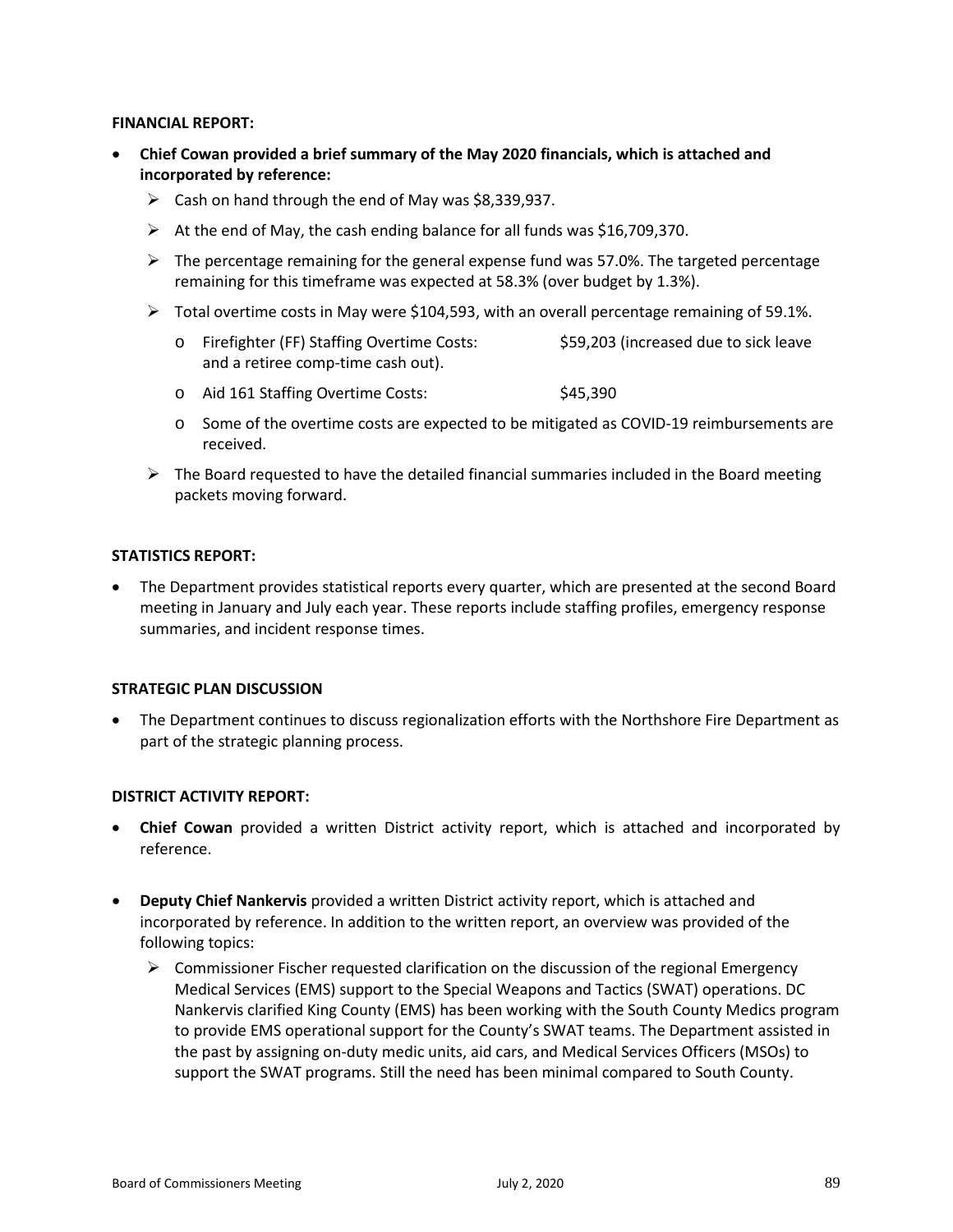- $\triangleright$  Newly hired Social Worker, Bethel Spagnolo, started today and will be working part-time in the Mobile Integrated Health (MIH) program.
- **Deputy Chief Taylor** provided a written District activity report, which is attached and incorporated by reference. In addition to the written report, an overview was provided of the following topics:
	- $\triangleright$  Commissioner Heivilin requested an update on the Sound Transit projects. DC Taylor noted the Department is waiting for an update from Sound Transit on the electrical volt process at Station 65, and the plans at the 185<sup>th</sup> street station project have been reviewed.

## **NEW STATION 63 PROJECT DISCUSSION/UPDATES:**

- **PM Ashleman** provided a brief overview of the Station 63 Project ("Project"), which is attached and incorporated by reference. The following updates are listed below:
	- $\triangleright$  Painting is progressing.
	- $\triangleright$  Gas service has been connected.
	- $\triangleright$  The Nederman exhaust removal system installation is progressing.
	- $\triangleright$  Cabinets are almost completed, and countertops are scheduled to be installed on July 7.
	- $\triangleright$  Bunker washer is installed, waiting for the electrician to set up power.
	- $\triangleright$  Exterior signage was installed, but changes will be required.
	- $\triangleright$  Landscaping has been pushed out to the week of July 6.
	- $\triangleright$  Cable television, phone, and fiber have been scheduled.
	- $\triangleright$  The modular is scheduled to be moved the last week of July or early August.
	- $\triangleright$  Commissioner Fischer asked if the electrical bill issue at Station 63 had been resolved. PM Ashleman stated that the Department is still working with the project contractor to retrieve costs from the temporary power installed and the power used during construction.

#### **OLD BUSINESS**

- **North King County Training Consortium (NKCTC) (the "Consortium") Update:**
	- $\triangleright$  Chief Cowan provided an update on the NKCTC, and noted concerns have been raised on representation, and the Consortium's vision and goals. The Department is hoping to meet next week to discuss the concerns and will provide an update at the next Board meeting.
	- $\triangleright$  Lieutenant Andres Orams is now the Training Captain for the NKCTC, and Lieutenant Travis Pitts is filling the Training Lieutenant role at Station 61.

#### • **COVID-19 Update:**

- $\triangleright$  DC Nankervis noted there had been approximately three patients transported who tested positive for COVID-19 within the last 10-days.
- $\triangleright$  A neighboring jurisdiction recently had a Firefighter (FF) test positive for COVID-19. None of our Department's employees were in close contact with any of the FF's.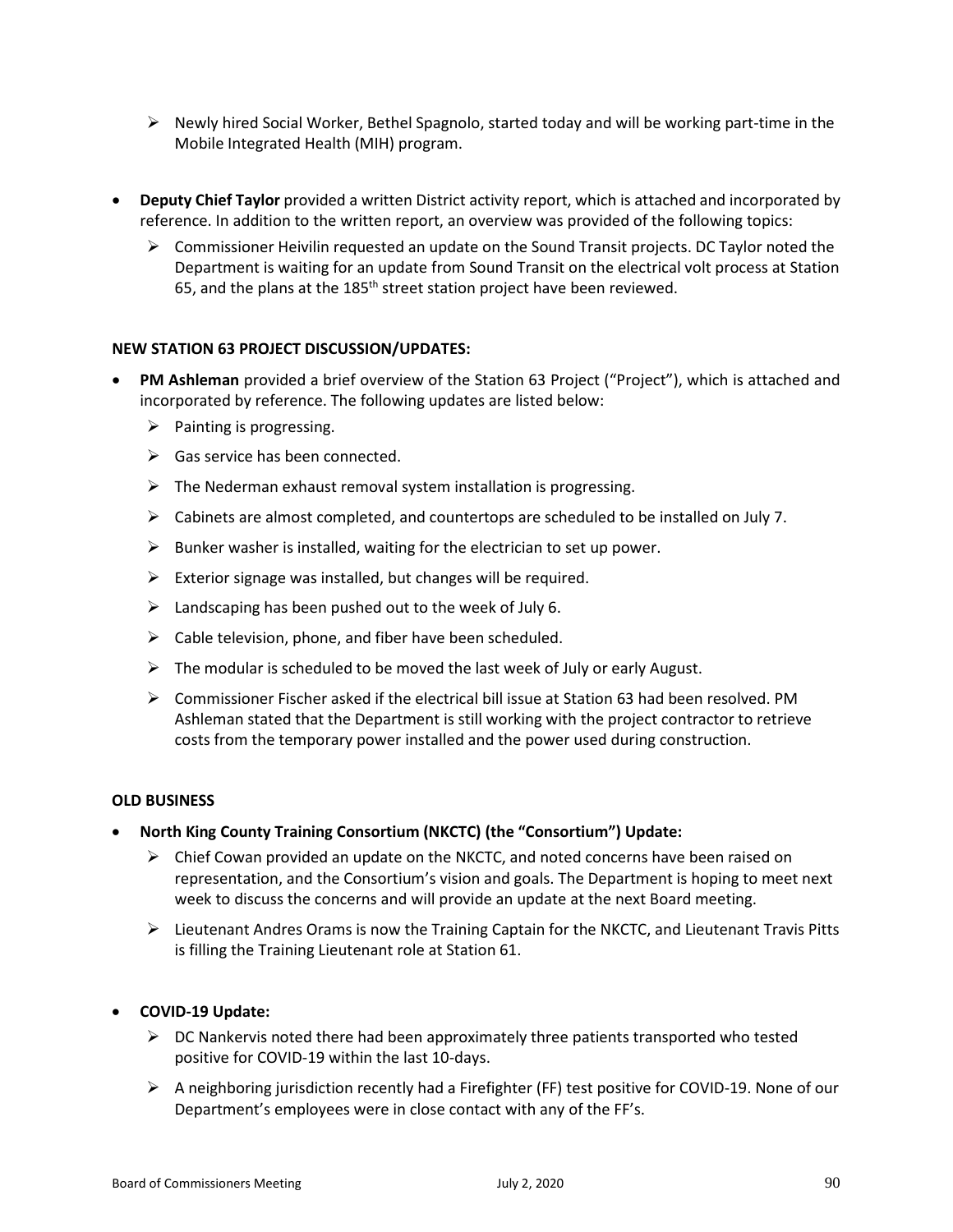- $\triangleright$  Governor Inslee has extended Proclamation 20-25, restricting in-person Commissioner Board meetings until July 9 and has required businesses to enforce wearing masks in any public location.
- $\triangleright$  The City of Shoreline received 16,000 masks for distribution and has partnered with Shoreline Fire, the Shoreline School District, and Seattle & King County Public Health to offer a drivethrough distribution site for Shoreline residents. The City has also provided 500 masks to the Department to distribute during calls.

## • **Regionalization Update:**

- $\triangleright$  Chief Cowan provided an update on the status of the regionalization efforts. The recent meeting with consultant Tom Broetje regarding the preparation of the cost analysis went well. However, some of the compiled data was skewed and did not reflect the allocations of the Department correctly. Mr. Broetje will make adjustments to the data and will provide to Chief Cowan for further review.
- $\triangleright$  Chief Cowan further noted that, if the Department moves forward with consolidation with Northshore Fire and continues with its Basic Life Support (BLS) transports, then the equivalent levy rate could be lowered to about \$1.14. It is assumed to be able obtain that lower rate that vacancies in the Battalion Chief positions would be required.
- $\triangleright$  The Northshore Board meeting is scheduled for next Wednesday, and a decision to consolidate with Shoreline Fire or Woodinville Fire is expected. A voter-approved merger for the spring of 2021 will also be a potential topic of discussion.
- $\triangleright$  The Bothell Fire Department's City Council will be considering the pursuit of a contract for services with Woodinville Fire.
- $\triangleright$  Chief Cowan will provide a link to the Commissioners to attend the Northshore Board meeting via zoom.

#### • **Administrative Staffing Update:**

- $\triangleright$  The Department's part-time receptionist has separated from the organization, and due to the vacant position, front desk support was evaluated.
- $\triangleright$  Management approved to have one of the Department's administrative assistants re-locate to the front desk for the next few months. Further consideration of the front desk needs will be evaluated.
- $\triangleright$  Chief Cowan requested input on the front desk position from the Commissioners. Commissioner Heivilin noted having a phone presence is the most essential aspect.

#### **NEW BUSINESS**

• None.

#### **PROJECTED AGENDA:**

• The 2021 draft budget schedule has been approved, and will be sent to the Commissioner's for review.